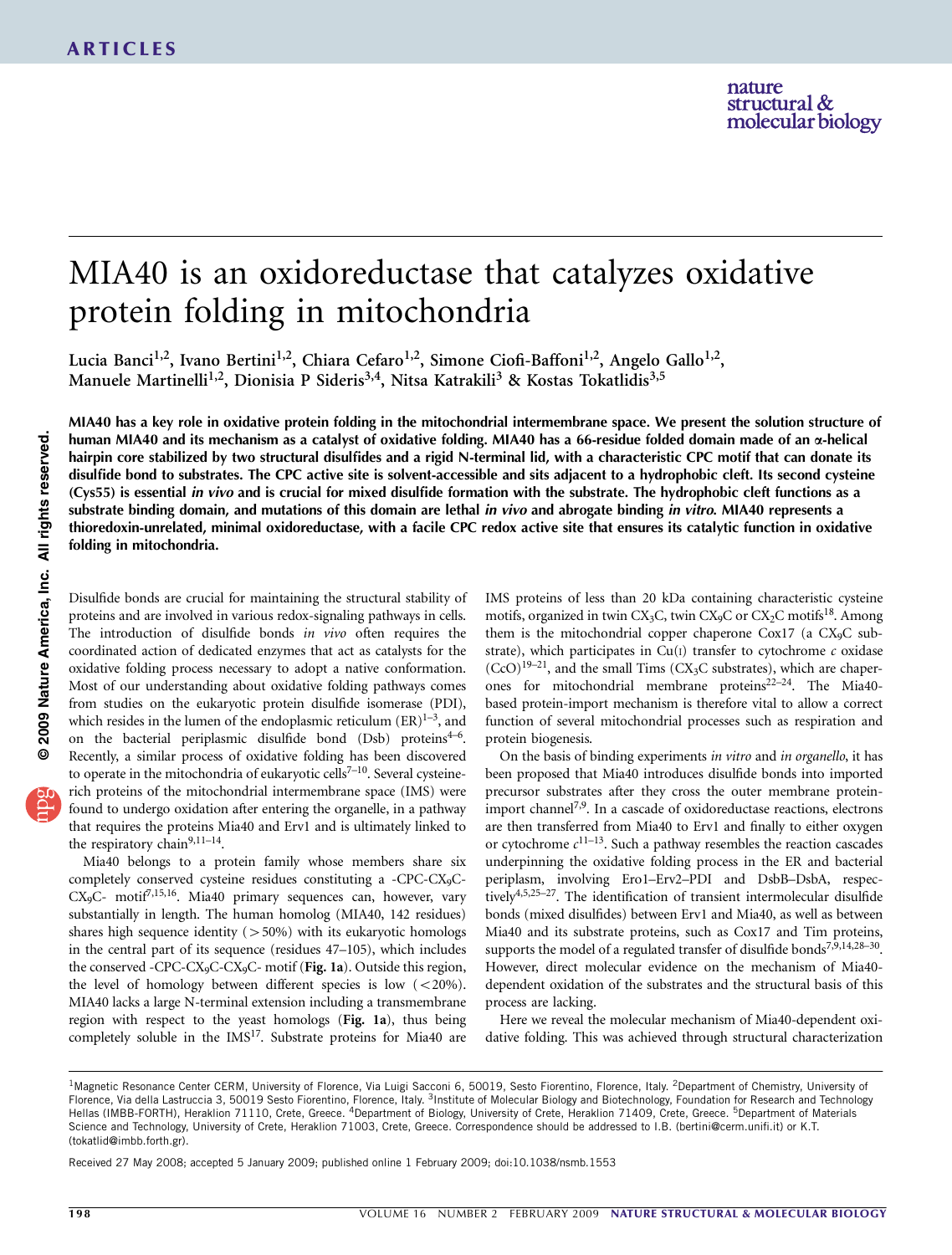

Figure 1 MIA40 is functionally active in binding substrates. (a) Sequence alignments of Mia40 orthologs. The protein secondary structure based on chemical shift index analysis of MIA40 is reported below the alignment. The N-termimal lid and the  $\alpha$ -hairpin core are indicated (see text for details). Helices α1 (red), α2 (blue) and α3 (cyan) are shown. The conserved cysteine motif CPC and twin CX<sub>9</sub>C motifs are shown in yellow; intramolecular disulfide pairings (determined here) are shown above the alignment. (b) Competition import assays. <sup>35</sup>S-labeled Porin, Tim10 and Su9-DHFR from yeast were mixed with or without MIA40 and imported into yeast mitochondria at 30  $^{\circ}$ C for the indicated time points. The imported material was analyzed by reducing SDS-PAGE, visualized by autoradiography and quantified as a percentage imported relative to the starting amount.

of MIA40 and investigation in vitro and in vivo of its interaction with COX17 and Tim substrates. The CPC motif is the active site of MIA40, rapidly catalyzing the formation of a disulfide bond in the substrates.

## RESULTS

### MIA40 binds substrates as a monomer in vitro

MIA40 purified from Escherichia coli cells (Supplementary Methods online) is functionally active, as assessed by testing its binding ability to an authentic substrate (Tim10) or to two control proteins (outer membrane porin and matrix-targeted Su9-DHFR) using importcompetition assays (Fig. 1b). Such an assay was used previously to test the functionality of the TIM10 complex in binding its cognate import substrate<sup>31</sup>. Radiolabeled precursor proteins (Tim10, porin or Su9-DHFR) were incubated with MIA40 purified in aerobic conditions—that is, in its fully oxidized state—and then with isolated mitochondria. MIA40 inhibited specifically the import of Tim10 by more than 99% but only weakly that of porin or Su9-DHFR (Fig. 1b). MIA40 directly bound radiolabeled Tim10, because a b-mercaptoethanol–sensitive mixed disulfide intermediate was detected. Additionally, MIA40 is monomeric in vitro, as shown by static multiangle light scattering and confirmed by a correlation time for the molecule tumbling ( $\tau_{\text{m}}$ ), of 10.6  $\pm$  0.5 ns from NMR heteronuclear relaxation data (Supplementary Fig. 1 online).

## $13C$  NMR reveals distinct redox properties of MIA40 disulfides

NMR  $C\beta$  chemical shifts are characteristic of the oxidation state of cysteines<sup>32</sup>. In aerobic conditions as purified from bacterial cell cultures, the six conserved cysteine residues of MIA40 (-CPC-CX9C- $CX_9C$ -) are engaged in three disulfide bonds (MIA40 $_{3S-S}$ ). The CPC (Cys53-Pro54-Cys55) motif could be easily reduced by a low concentration of DTT (2 mM) (Fig. 2). Reduction of the CPC motif entails only local structural changes for the segment 50–64, which encompasses the N-terminal lid domain, as shown by  ${}^{1}H$ - and  ${}^{15}N$  chemical shift changes (Fig. 2a,b). In contrast, no chemical shift variations were detected for the residues of the 'core' domain (Fig. 2a,b), even after treatment with 100 mM DTT (Supplementary Fig. 2 online), indicating that the CX9C disulfides were still in an oxidized state. This behavior was confirmed by AMS (4-acetamido-4'-maleimidylstilbene-2,2'-disulfonic acid) thiol trapping assays (Supplementary Fig. 2 and Supplementary Methods). These data, in agreement with a previous biochemical study<sup>[33](#page-8-0)</sup>, provide a structural basis for the observed redox behavior of MIA40.

The reduction potential of the easily reducible CPC motif in the redox couple MIA40<sub>3S-S</sub>-MIA40<sub>2S-S</sub>, is  $-200 \pm 5$  mV, as measured by fluorescence emission spectra (Fig. 3a,b). This value of redox potential lies between those of Mia40 substrates (for example,  $-340$  mV for COX17 and  $-320$  mV for yeast Tim10) and the enzymatic C-terminal intramolecular cysteine pair C130-C133 of yeast Erv1  $(-150 \text{ mV}^{13})$ ; Fig. 3c). Therefore, on thermodynamic grounds alone, these values support the disulfide-relay reactions observed in mitochondria where reducing equivalents flow from the substrate to the CPC motif of Mia40 and then to Erv1.

### Solution structure defines MIA40 as a new type of oxidoreductase

Chemical shift index analysis<sup>34</sup> indicates that both MIA40<sub>3S-S</sub> and MIA40<sub>2S-S</sub> states have a small helical segment in residues 56–59 (helix  $\alpha$ 1) and two longer helical segments (helix  $\alpha$ 2, residues 65–77, and helix  $\alpha$ 3, residues 88-100), whereas the other 80% of residues, essentially located at the N and C termini, do not take any secondarystructural conformation (Fig. 4a), a large part of them being highly flexible. Regions 1–41 and 107–142 indeed have  $R_2/R_1$  ratios below those of the  $\alpha$ -helical regions (Supplementary Fig. 1) and are characterized by negative or low  $(<0.5)$  <sup>15</sup>N{<sup>1</sup>H} NOE values (Fig. 4b). By contrast, the region containing the  $CX_9C$  motifs, as well as that encompassing the N-terminal helix  $\alpha$ 1, have  $R_2/R_1$ (Supplementary Fig. 1) and  ${}^{15}N{^1H}$  NOE values consistent with a structured conformation (Fig. 4b). The unstructured C terminus is not essential *in vivo*, as a yeast Mia40 mutant lacking this C-terminal segment could support growth to wild-type levels (data not shown). Similarly, it was previously shown that the N-terminal segment is dispensable for function<sup>33</sup>.

The solution structure of the folded central region of  $MIA40_{2S-S}$ , determined by NMR (Fig. 5a and Supplementary Fig. 3 online), consists of a 'core' and a 'lid' on top of it. The core is composed of helices  $\alpha$ 2 (residues 65–77) and  $\alpha$ 3 (residues 88–100), which form an antiparallel  $\alpha$ -hairpin kept together by two disulfide pairs, Cys64-Cys97 and Cys74-Cys87, juxtaposing the CX<sub>9</sub>C motifs (Fig. 5a). The lid (residues 41–64) folds onto the core and is structurally rigid, although it does not have defined secondary-structural elements, with the exception of the short helix  $\alpha$ 1 (residues 56–59; Fig. 5a). The two residues preceding the lid segment, Pro54 and Cys55, also show some  $\alpha$ -helical propensity ( $\sim$  40% of 30 energy-minimized structures). However, the disappearance of the NH signal of Cys55 in  $MIA40_{2S-S}$ indicates local structural flexibility in the CPC region. In contrast, this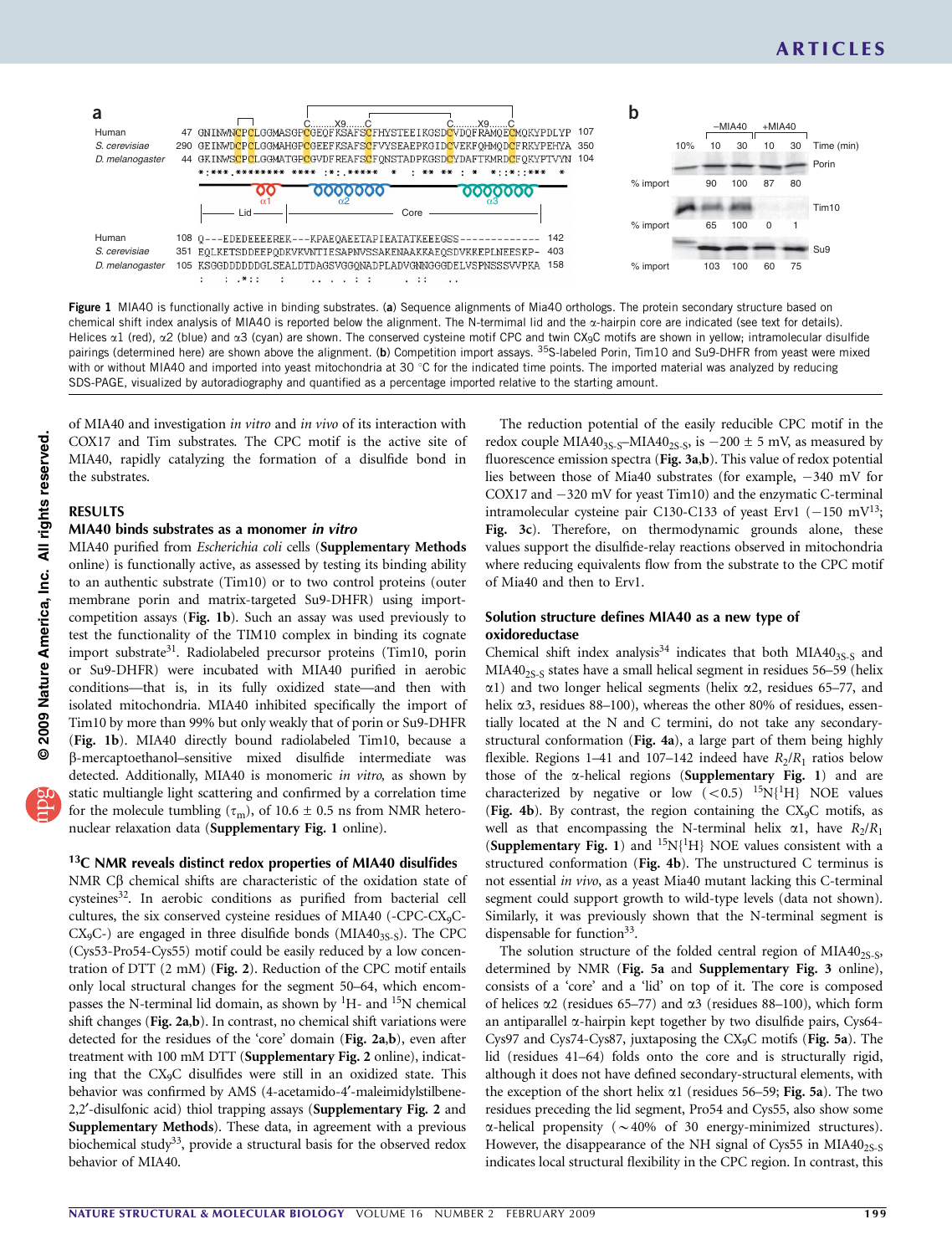

Figure 2 The redox and structural properties of the CPC intramolecular disulfide bonds of human MIA40. (a) The weighted-average chemical shift differences  $\Delta_{HN}$  (that is,  $([(\Delta H)^2 + (\Delta N / 5)^2]$ )  $(2)^{1/2}$ , where  $\overline{\Delta H}$  and  $\overline{\Delta N}$  are chemical shift differences for  ${}^{1}H$  and  ${}^{15}N$ , respectively) between MIA40<sub>2S-S</sub> and MIA40<sub>3S-S</sub>. (b) Superimposition of two-dimensional <sup>1</sup>H-<sup>15</sup>N HSQC spectra (800 MHz, 298 K) of MIA40 $_{2S-S}$  (black) and of  $MIA40<sub>3S-S</sub>$  (red). Residues with NH chemical shifts that change upon reduction lie in the vicinity of the CPC motif (indicated in the NMR spectra). (c) C $\beta$  and C $\alpha$  chemical shift values of Cys53, Cys74 and Cys97, either involved or not involved in disulfide bonds with Cys55, Cys87 and Cys64, respectively, are shown in the CBCANH NMR experiment in the absence and in the presence of 2 mM DTT.

(Fig. 5d). The second cysteine, Cys55, of the CPC motif (Fig. 5c,d, yellow) lies directly above this characteristic hydrophobic cleft.

In summary, the salient structural features of MIA40 are (i) a high proportion of unfolded segments at the N and C termini, (ii) a folded a-hairpin core stabilized by structural disulfide pairings, (iii) a rigid N-terminal lid with an extensive array of hydrophobic interactions with one part of the  $\alpha$ -hairpin core and (iv) a solvent-exposed CPC motif ideally placed to be the active site

NH signal is still detectable in MIA40<sub>3S-S</sub>, suggesting an increased structural rigidity upon disulfide-bond formation. The difference in backbone flexibility between the two redox states of MIA40 may have a role in the catalytic process.

Notably, the lid contains conserved hydrophobic residues that interact with conserved aromatic residues located on one side of the a-hairpin core. Indeed, a highly charged region is only present on the  $\alpha$ -hairpin face opposite the CPC motif (Fig. 5b). The hydrophobic interactions between the lid and the  $\alpha$ -hairpin core position the CPC motif in a solvent-exposed conformation protruding from a hydrophobic cleft (Fig. 5c, red), which consists of the strictly conserved phenylalanine residues Phe68, Phe72, Phe75 and Phe91, as well as Leu42, Ile43, Ile49, Trp51, Leu56, Met59, Ala60, Met94 and Met98

in the oxidation process, with its second cysteine, Cys55, lying adjacent to a hydrophobic cleft that may function as a substrate binding site.

### The electron-transfer mechanism of MIA40-catalyzed oxidative folding

Spontaneous air oxidation in the absence of MIA40 can oxidize only  $\sim$  10% of fully reduced COX17<sub>6SH</sub> to the partially oxidized COX17<sub>2S-S</sub> form (with two disulfide pairs created between the twin  $CX<sub>9</sub>C$  motifs of Cox17) in 12 h. By contrast,  $MIA40_{3S-S}$  can quantitatively and rapidly (less than 30 min) oxidize  $COX17<sub>6SH</sub>$  to  $COX17<sub>2S-S</sub>$ , as monitored through <sup>1</sup>H-<sup>15</sup>N NMR spectra (Fig. 6a). These spectra show that, upon addition of MIA4035.5, the NH resonance pattern of COX17<sub>6SH</sub> drastically changes to that of COX17<sub>2S-S</sub>—that is, the form



Figure 3 Redox potential of the CPC redox active site. (a) Fluorescence emission spectra of the oxidized (50 mM phosphate buffer, pH 7.0, 0.01 mM GSSG; broken line) and the reduced (50 mM phosphate buffer, pH 7.0, 200 mM GSH; solid line) MIA40 after excitation at 280 nm. (b) The redox equilibrium of MIA40 with different [GSH]<sup>2</sup>/GSSG ratios is shown. Data processing and determination of the equilibrium constant are previously described<sup>[51](#page-8-0)</sup>. After nonlinear regression, a value of  $K_{eq} = 68.4$  mM  $\pm$  7.9 (correlation coefficient: 0.987) was obtained for the MIA40/glutathione equilibrium, corresponding to a redox potential of  $-200 \pm 5$  mV for the MIA40<sub>3S-S</sub>-MIA40<sub>2S-S</sub> redox couple. (c) Comparison of the redox potential of MIA40 to that of components of the disulfide relay system in the IMS.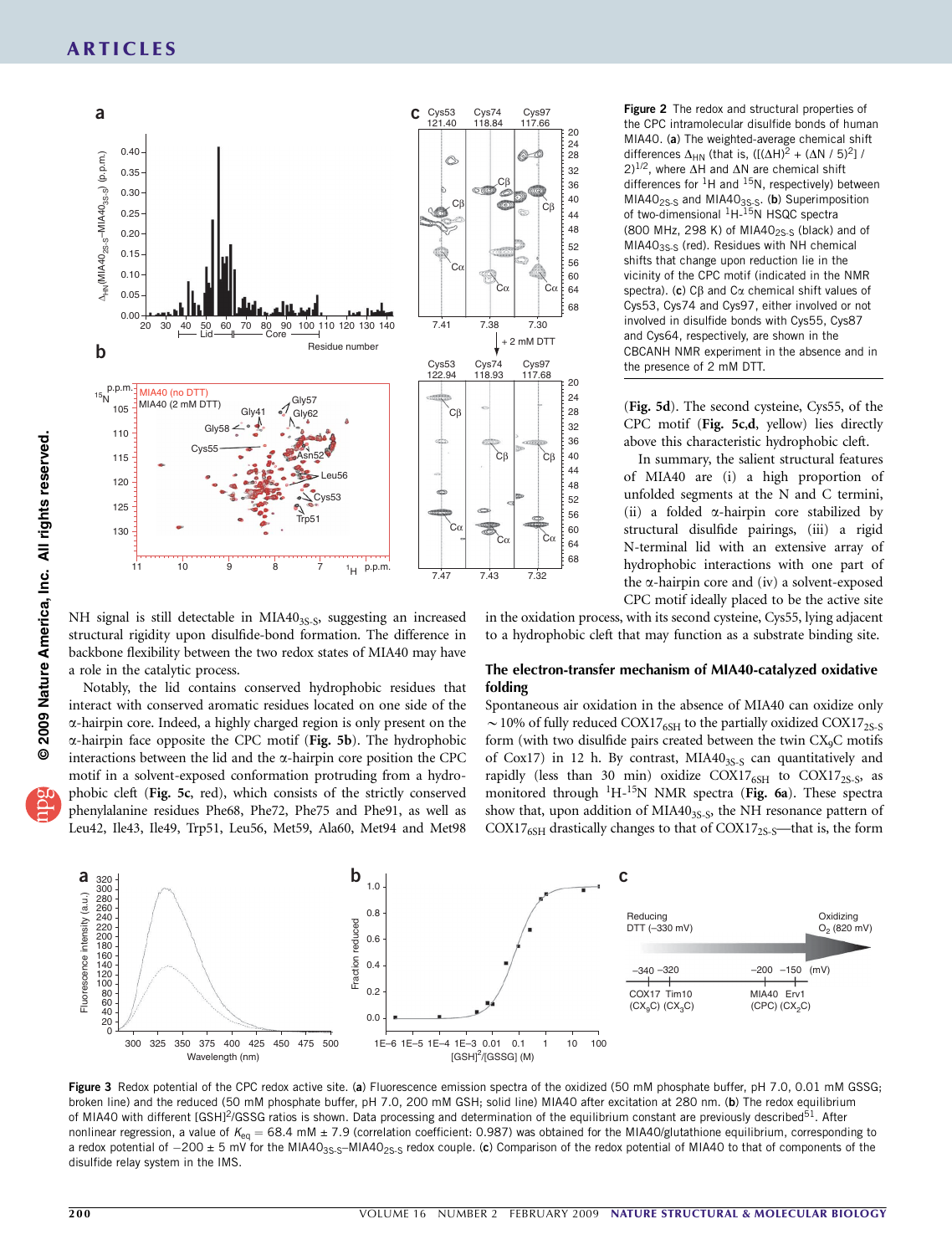

Figure 4 MIA40 is substantially unstructured at its N and C termini. (a)  ${}^{1}$ H- ${}^{15}$ N HSQC spectrum of MIA40<sub>2S-S</sub> showing that NH signals clustered in the central region (bordered by a broken line) belong mainly to the unstructured N and C termini of the protein. (b)  $^{15}N(^{1}H)$  NOE versus MIA40<sub>2S-S</sub> residue number collected at 600 MHz in 50 mM phosphate buffer, pH 7, and 2mM DTT. Reliable relaxation values cannot be obtained for residues 109–118 as their NH cross-peaks are overlapped in the NMR spectra.

where Cys25, Cys35, Cys44 and Cys54 are oxidized—while the copper binding Cys22 and Cys23 ligands remain in a reduced state and therefore do not participate in the electron-transfer reaction. Consistent with this observation, MIA403S-S undergoes reduction to  $MIA40_{2S-S}$  (Fig. 6a). Clear NH resonance changes are seen for Cys53 and Cys55 of the CPC motif of MIA40, but also for some neighboring residues (Trp51, Asn52, Gly62, Gly57 and Gly58, indicated in Figure 6a) that are all part of the N-terminal lid. Upon titration of  $^{15}N$ -labeled MIA40<sub>3S-S</sub> with increasing amounts of  $^{15}N$ labeled  $COX17<sub>6SH</sub>$ , the MIA40<sub>3S-S</sub> signal intensity seemed to decrease with increasing COX17<sub>6SH</sub> concentration and, concomitantly, the signals corresponding to MIA40<sub>2S-S</sub> and COX17<sub>2S-S</sub> appeared and increased in intensity, with the reaction being complete at 1:1 protein: protein ratio (Fig. 6b,c).

Considering that two disulfides in  $COX17_{2S-S}$  are formed to the detriment of one in MIA403S-S and that oxygen is difficult to eliminate from our reaction mixture, we postulate that the second disulfide pairing in COX17 is mediated by oxygen. As there are two electrons involved in the latter reaction, we guessed that transient  $H_2O_2$  was which is MIA403<sub>S-S</sub> dependent, is a prerequisite for substrate oxidation, as upon addition of  $MIA40_{2S-S}$  (where oxygen is still present) to  $COX<sub>6SH</sub>$  no electron transfer was observed. To define which is the crucial disulfide bond of COX17 formed by MIA40, we produced two mutants of COX17 (CX9S/SX9C and SX9C/CX9S) with  $^{15}N$ ,  $^{13}C$ selectively labeled cysteine residues and used NMR to investigate their reactions with MIA40<sub>3S-S</sub>. Disulfide-bond formation between the two remaining cysteine residues of CX<sub>9</sub>C motifs was detected only in the presence of the SX<sub>9</sub>C/CX<sub>9</sub>S mutant (Fig. 6d). This result was supported by import experiments in isolated mitochondria where the mixed intermediate with MIA40 could still form substantially for the SX9C/CX9S (or C1/4S) mutant but was almost entirely abolished for the CX<sub>9</sub>S/SX<sub>9</sub>C (or C2/3S) mutant (Fig. 6e). Therefore, MIA40<sub>3S-S</sub> specifically catalyzes the formation of the inner disulfide bond between Cys35 and Cys44 in COX17.

We found that the same reaction features occur in intact mitochondria, where the crucial mixed disulfide intermediate of the oxidative folding reaction could be trapped and monitored (Fig. 7a). COX17 was imported efficiently into isolated yeast mitochondria, where it forms a transient mixed disulfide intermediate with endogenous Mia40 within 2 min of import (shown by a blue arrowhead in Figure 7a). The intermediate was stabilized by N-ethyl-maleimide (NEM) treatment, which blocks unreacted cysteines, thereby arresting the substrate in transit and bound to Mia40 (ref. 30). Imported COX17 (initially mostly in a reduced state, shown in green) became gradually oxidized (shown in brown) to the detriment of the mixed disulfide species (shown in blue), which disappears, as would be expected for a productive intermediate (Fig. 7b).

We further dissected the functional role of the cysteines in the CPC motif by investigating the impact of cysteine mutations in vivo using yeast cells, and in vitro using a reconstituted system. We generated three mutants of the CPC motif (SPS, CPS and SPC, exchanging the corresponding cysteine with serine) and tested them in complementation assays with a GALMia40 strain, which grows well on galactose (SG $\uparrow$ ) but not on glucose (SC $\downarrow$ ) or lactate (SL $\downarrow$ ) (Fig. 7c, above, 'Empty', and Supplementary Methods). When GALMia40 cells were transformed with a plasmid carrying wild-type yeast Mia40, their growth was restored on glucose and lactate (Fig. 7c, middle, 'WT'). However, the CPS and SPS mutations were lethal,

formed, and we could indeed detect it through a colorimetric  $H_2O_2$  assay. However, the formation of the first disulfide bond,

**Figure 5** The solution structure of MIA40<sub>2S-S</sub>. (a) Ribbon diagram of the lowest-energy conformer of MIA40<sub>2S-S</sub>. Helix  $\alpha$ 1 of the N-terminal lid is shown in red, and helices  $\alpha$ 2 and  $\alpha$ 3 composing the  $\alpha$ -hairpin core are shown in blue and cyan. Disulfide pairings (or free thiols) are shown in yellow. (b) Surface representation of MIA40<sub>2S-S</sub>, mapping the electrostatic potential. White, uncharged residues; red, acidic residues; blue, basic residues. (c) The hydrophobic cleft on the surface of  $MIA40_{2S-S}$  is shown in red, with ribbon diagram in transparent cyan. The second cysteine of the CPC motif, Cys55, which lies adjacent to the hydrophobic cleft, is shown in yellow. (d) The conserved residues making up the hydrophobic cleft on the surface of MIA40<sub>2S-S</sub> are annotated and shown in red. The ribbon diagram is shown in transparent cyan and Cys55 is shown in yellow.

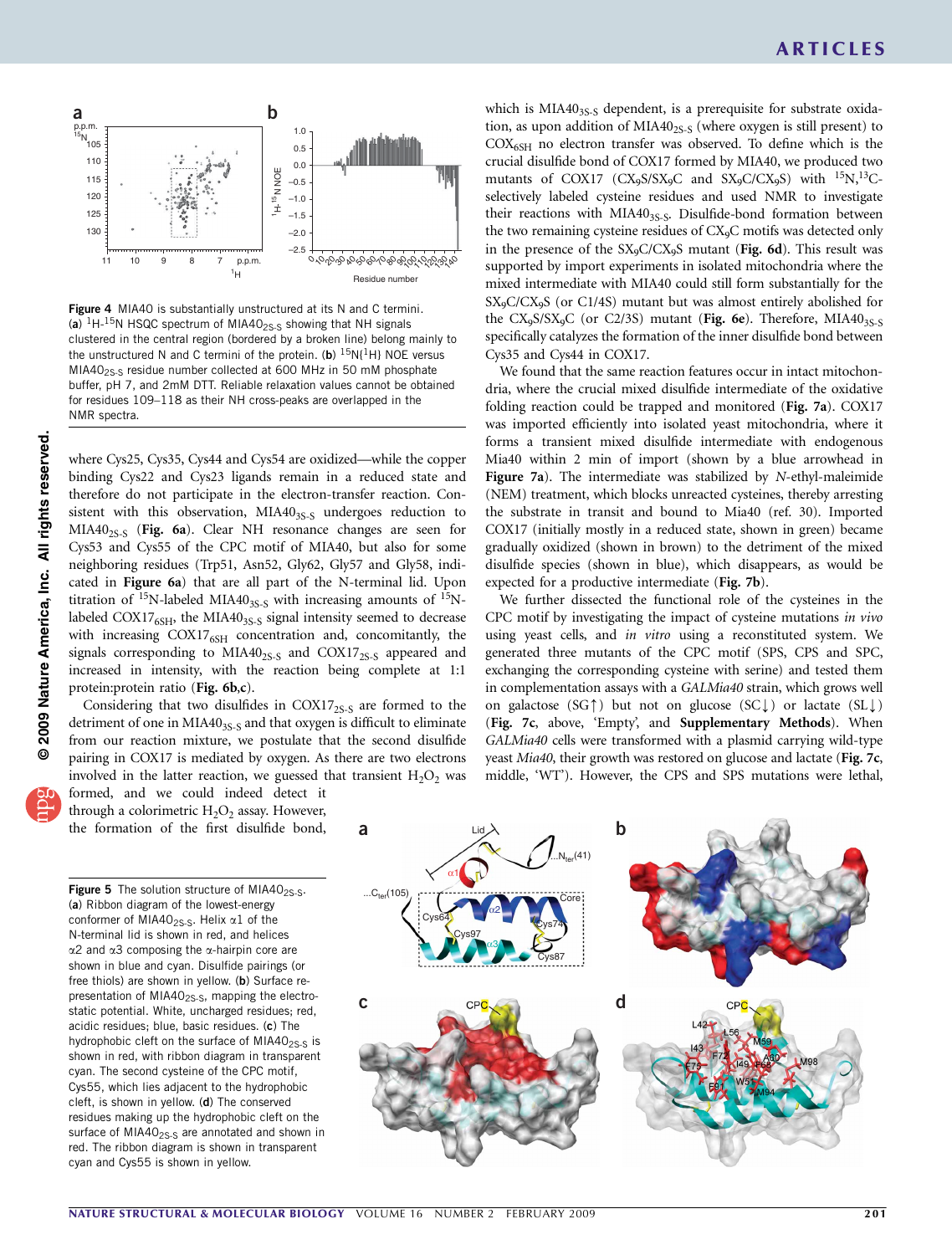

2009 Nature America, Inc. All rights reserved. **© 2009 Nature America, Inc. All rights reserved.**

Figure 6 Interaction of MIA40 with substrates. (a) Oxidation and reduction processes of COX17<sub>6SH</sub> and MIA40<sub>3S-S</sub>, respectively, as followed by NMR. The  ${}^{1}$ H- ${}^{15}$ N HSQC spectrum of a 1:1<sup>15</sup>N-labeled MIA40<sub>3S-S</sub> /<sup></sup>  $MIA40<sub>2S-S</sub>$  or COX17<sub>2S-S</sub>. The <sup>1</sup>H-<sup>15</sup>N HSQC spectrum of COX17<sub>6SH</sub> is also shown. NH resonances of cysteine residues and some surrounding residues of MIA40 and COX17 are indicated in the NMR spectra. The disulfide formation in COX17 (above) and disruption in MIA40 (below) in relation to their structural changes are shown schematically in the inset. (b) Plot shows the formation of MIA40<sub>2S-S</sub> (red) and COX17<sub>2S-S</sub> (blue) and the decrease in of MIA40<sub>3S-S</sub> level (black) as a function of the COX17 / MIA40 molar ratio. The cross-peaks of residues Trp51, Cys53 and Gly57, whose <sup>1</sup>H- and <sup>15</sup>N chemical shifts change substantially depending on the redox state of MIA40, have been selected to evaluate the molar fraction of MIA40, whereas those of residues Lys44 and Glu47 provide the molar fraction of COX17<sub>2S-S</sub>. (c) Overlay of a selected region of the <sup>1</sup>H-<sup>15</sup>N HSQC spectra of MIA40<sub>3S-S</sub> in the presence of 0 (black), 0.5 (red) or 1.2 (blue) equivalents of <sup>15</sup>N-labeled COX17<sub>6SH</sub>, showing the quantitative formation of MIA40<sub>2S-S</sub> at a 1:1 protein ratio. (d) Overlay of the  ${}^{1}$ H-<sup>15</sup>N HSQC spectra of the ( ${}^{13}$ C, ${}^{15}$ N)Cys-selectively labeled SX<sub>9</sub>C/CX<sub>9</sub>S COX17<sub>6SH</sub> mutant in the presence of 0 (black) and 1 (red) equivalents of unlabeled MIA40<sub>3S-S</sub>, showing the formation of NH cross-peaks with <sup>1</sup>H- and <sup>15</sup>N chemical shifts typical of those found for Cys44 and Cys35 in wild-type  $COX17_{2S-S}$ . (e) <sup>35</sup>S-labeled COX17 and the cysteine-to-serine mutants C1/4S (outer disulfide bridge) or C2/3S (inner disulfide bridge) were imported into wild-type (WT) yeast mitochondria for 2 min at 30 °C, followed by nonreducing SDS-PAGE and autoradiography. The mixed disulfide intermediate (interm) with yeast Mia40 is shown with an arrowhead, and the oxidized (ox) and reduced (red) species of COX17 are indicated.

supporting the concept that the second cysteine of the CPC motif is crucial for survival of the cells. The SPC mutant survived, but had a clear growth defect compared to the wild type. The viability of the SPC mutant can be explained by the fact that this mutant protein has a high tendency to form intermolecular disulfide-bonded dimers in vitro (Supplementary Fig. 4 online) and that it is trapped in a DTT-sensitive high-molecular-weight complex in vivo (data not shown). Thus, this intermolecular disulfide bond can act as the catalytic site.

In an in vitro reconstituted system, bead-immobilized yeast Mia40 was previously reported to efficiently bind substrates in a manner that faithfully represents the in vivo function and allows monitoring of a stably trapped mixed disulfide intermediate<sup>28,30</sup>. Mia40 formed DTT-sensitive mixed disulfide intermediates with both yeast Tim10 (a  $CX_3C$  substrate) and  $COX17$  (a  $CX_9C$  substrate) (Fig. 7d, arrowhead). In contrast, the CPS, SPC and SPS Mia40 mutants showed marked differences in their ability to form the mixed disulfide intermediate. The CPS mutant showed a far stronger defect than the SPC mutant, and the double SPS mutant was essentially incapable of forming the intermediate at all (Fig. 7d). This agrees well with the complementation data (Fig. 7c), is in line with the positioning of Cys55 adjacent to the putative substrate binding hydrophobic cleft in the structure of MIA40 (Fig. 5) and supports the concept that Cys55 is the key residue for the reaction with the substrate.

The effect of the mutations is identical for both types of substrate  $(CX_3C$  and  $CX_9C)$ , suggesting that the CPC motif-mediated Mia40 mechanism of oxidation proceeds unaffected by the spacing between the substrate cysteines. The stable covalent mixed disulfide intermediate, obtained in this assay, was found to be consistent with a 1:1 complex of Mia40–Tim10, as shown by blue native PAGE (Fig. 7e). This is in agreement with our data in Supplementary Figure 1 and Figure 6b, and shows that monomeric Mia40 is active. The binding assay was also done using immobilized MIA40—the same protein used in all our NMR analyses—to further ascertain that the human and yeast proteins are functionally equivalent. MIA40 can indeed efficiently bind both substrates (CX<sub>9</sub>C COX17 and CX<sub>3</sub>C yTim10), efficiently and can with either of them form a DTT-sensitive mixed disulfide intermediate, mirroring the behavior of Mia40 (Supplementary Fig. 5 online).

A final result regards the hydrophobic cleft of MIA40 (Fig. 7f–h). When six or eight hydrophobic residues are mutated to alanine, we observed a strong defect in vitro, similar to that of the SPS mutant, whereas mutagenesis of only four residues did not result in substantial defects. Retention of binding in two of the three sextuple mutants indicates also that Ile49 and Trp51 are probably less important than the combined effect of Leu56, Met59, Phe72, Phe75, Phe91 and Met94. The fact that several hydrophobic residues must be mutagenized in combination to produce a substantial effect reflects the weak nature of the intermolecular noncovalent hydrophobic interactions, which becomes physiologically relevant when an extended hydrophobic surface is created. Additionally, these interactions are expected to be transient, as more permanent interactions would 'freeze' the intermediate, thus hindering product release from Mia40. As shown by complementation assays (Fig. 7h), the cells harboring any of the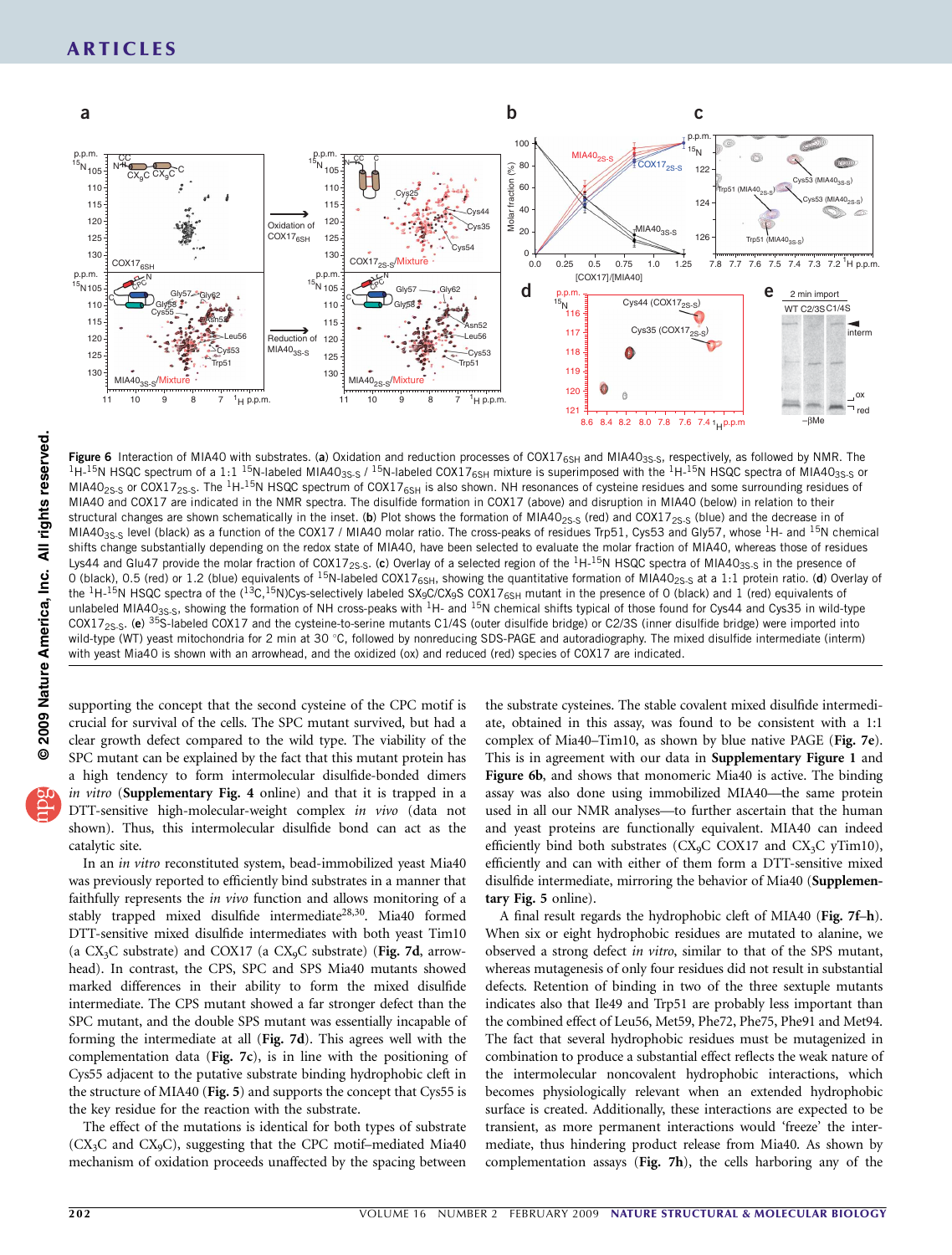# ARTICLES



© 2009 Nature America, Inc. All rights reserved. **© 2009 Nature America, Inc. All rights reserved.**

Figure 7 The second cysteine, Cys55, of the active-site CPC is essential in vivo and in vitro. (a) COX17 forms a transient mixed disulfide intermediate with yeast Mia40 in organello. <sup>35</sup>S-labeled COX17 was imported into wild-type yeast mitochondria for the indicated time points at 30 °C, followed by nonreducing SDS-PAGE and autoradiography. The mixed intermediate ('interm', blue), the oxidized COX17 monomer ('ox', brown) and the reduced COX17 monomer ('red', green) are indicated. (b) Quantitative analysis of a. The amount of oxidized COX17 increases with time (brown) to the detriment of the transient mixed intermediate with Mia40 (blue) and the reduced COX17 (green). (c) In vivo complementation of CPC mia40 mutants. A GAL-MIA40 strain containing the MIA40 gene under the control of the GAL10 promoter was transformed with plasmids carrying wild-type (WT) or cysteine mutants of yeast MIA40 or nothing (Empty). The resulting transformants were grown in galactose and then shifted to glucose for 18 h before plating on galactose (SG), on glucose (SC) or on lactate with 0.2% (w/v) glucose (SL). (d) Reconstitution of binding in vitro. Bead-immobilized yeast Mia40 (WT or cysteine mutants) was incubated with radioactive yeast Tim10 (above) or COX17 (below), the interaction was arrested by NEM and protein samples were analyzed by SDS-PAGE (with or without  $\beta$ -mercaptoethanol, +/- $\beta$ ME) and autoradiography. (e) The Mia40–Tim10 mixed disulfide intermediate is a 1:1 monomer.  $35$ S-labeled Tim10 was incubated with bead-immobilized Mia40 as in d, but the bound material was released from the beads by thrombin and analyzed on blue native PAGE. (f) Table showing the mutants that were made in the hydrophobic cleft of yeast Mia40 and the corresponding mutation in MIA40. All of the residues were exchanged with alanines. The same mutant numbering is used in g and h. (g) Reconstitution of binding in vitro using the hydrophobic mutants of Mia40, as in d. (h) In vivo complementation of the hydrophobic mutants of Mia40 in the GAL-MIA40 strain, as in c.

mutations in the Mia40 hydrophobic cleft do not survive. This clearly argues for a crucial role of the hydrophobic cleft in vivo. A corresponding hydrophobic patch consisting of conserved residues of the substrate is present in helix  $\alpha_2$  of COX17 (Supplementary Fig. 6 online). We have generated a hypothetical docking model of the COX17–MIA40 adduct, showing the relevant hydrophobic intermolecular interactions, using the program HADDOC $K^{35}$  $K^{35}$  $K^{35}$  (Supplementary Fig. 6 and Supplementary Methods).

Collectively, the in vitro and in vivo experiments show that (i) the CPC motif is crucial for the Mia40 oxidative function, (ii) the second cysteine of the CPC motif is the vital active site cysteine, (iii) the hydrophobic cleft mediates substrate binding and (iv) defects observed in vitro are mirrored as phenotypes in vivo.

### DISCUSSION

The structure of MIA40 bears no similarity with any other known oxidoreductase in the cell, thus defining MIA40 as a new type of oxidoreductase. It does not have a thioredoxin domain, which is common among other known oxidoreductases such as eukaryotic PDI and bacterial Dsb proteins. In fact, the well-folded part of MIA40 is much smaller (66 residues) than the typical thioredoxin domain (about 127 residues). In this respect, MIA40 can be thought of as the most 'minimal' oxidoreductase domain described so far.

MIA40 has an  $\alpha$ -hairpin core, common to other mitochondrial proteins that contain  $CX<sub>9</sub>C$  motifs<sup>36</sup> and are, presumably all, substrates for MIA40. In this respect, MIA40 resembles structurally its own substrates, and they may have evolved from a common ancestor. Functional and structural diversification from a putative common ancestor stems, at least partially, from distinct differences in the N-terminal region upstream of the  $\alpha$ -hairpin core. First, the N-terminal lid of MIA40 has a much more defined conformation and is more structurally organized and rigid than the N-terminal end of COX17<sub>2S-S.</sub> Second, the CPC active site of MIA40, which precedes the well-defined helix  $\alpha$ 1, lies at a greater distance from the core compared to the CC metal binding motif in  $COX17_{2S-S}$ . Third, the N-terminal lid of MIA40 is stabilized onto the core by an extensive array of hydrophobic interactions that are unique to MIA40 and absent in other mitochondrial proteins that share the  $\alpha$ -hairpin core. These unique properties of the N-terminal lid endow MIA40 with an oxidoreductase function but not with a copper-chaperone function, in contrast with the equivalent N terminus of COX17.

The N-terminal lid is the functional site of the molecule, with the CPC motif forming the active center. This MIA40-unique motif is accessible to the solvent and positioned favorably for a direct and facile transfer of the disulfide bond to the substrate. In this respect, the CPC motif functions as a redox active site, shuttling between the oxidized and reduced states upon binding to the substrate, without affecting the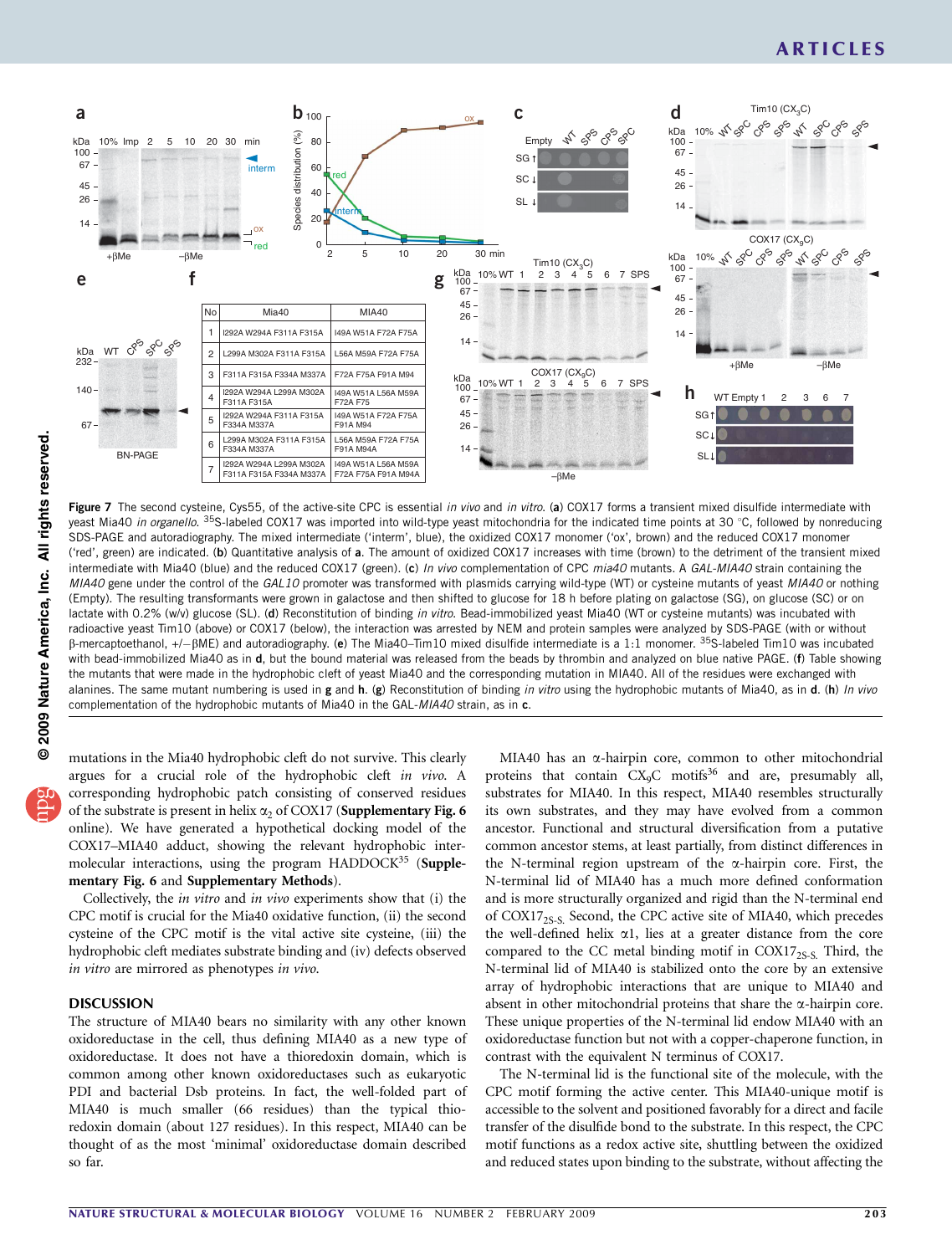

Figure 8 Model for the interaction of MIA40 with its substrates. Schematic representation of the oxidative folding reaction between MIA403S-S and COX17 $_{6SH}$ , as observed in vitro by NMR. The disulfide bond of the MIA40 CPC redox active site (red) is readily reduced and transferred to the substrate; the second intramolecular disulfide of the substrate can then be formed by  $O_2$ . The oxidizing equivalents transferred in the reaction are shown in red.

rest of the MIA40 molecule structurally (Figs. 3 and 6). Actually, the CPC motif protrudes into the solvent from a hydrophobic protein surface formed by a number of hydrophobic and aromatic residues, all of which are strictly conserved. The presence of a proline residue in the active site near the hydrophobic cleft where the substrate could bind is a feature of other oxidoreductases such as DsbA and PD[I37,38](#page-8-0), and it would be tempting to speculate that it has a functional role. However, mutation of this conserved proline resulted in no apparent changes in mixed disulfide formation with the substrate, nor did it cause growth defects in vivo (data not shown). This observation, along with the fact that the crucial proline (for example Pro151 in DsbA, which is adjacent to the active site CPHC motif at residues 30–33 of DsbA) is in a cis conformation in these other enzymes as opposed to its trans conformation in MIA40, argue for a very different mechanism in the case of MIA40 compared to the thioredoxin-like oxidoreductases.

The structural properties of MIA40 may also rationalize the dual function that this protein must perform in the IMS, as an oxidase and as an import receptor: (i) its N-terminal lid is endowed with the oxidation-active CPC site, which introduces disulfides into the substrates, and (ii) the characteristic hydrophobic cleft functions as a substrate recognition and binding site, stabilizing initial noncovalent interactions that appropriately position the partially folded substrates (which usually have exposed hydrophobic segments) so that the first crucial mixed disulfide can form. In this manner, MIA40 fulfills an import-receptor role.

Given these properties of MIA40, and the fact that there is no evidence of a protein disulfide-isomerase activity in the intermembrane space, it seems possible that such an isomerase activity might be dispensable. In agreement with this, MIA40 has a much greater specificity than proteins such as PDI and DsbA and introduces specific disulfide bonds into partially folded substrates that are properly positioned on MIA40. This is the first example of such a protein and distinguishes the oxidative folding pathway from those in the ER of eukaryotes and the periplasm of bacteria.

MIA40 is necessary and sufficient for oxidation of its substrates, via the N-terminal lid CPC motif as its active site, with the second cysteine, Cys55, in CPC being the catalytic residue. The standard redox potential of the CPC disulfide bond  $(-200 \text{ mV})$  makes oxidation of substrate motifs with more reducing redox potentials, such as  $-340$  mV (CX<sub>9</sub>C of COX17) or  $-320$  mV (CX<sub>3</sub>C of small Tims),

thermodynamically favored. In the same way, oxidation of the CPC itself by the more oxidizing C-terminal  $CX_2C$  pair of Erv1 (redox potential of  $-150$  mV) is also favored. The concept of disulfide relay between Erv1, MIA40 and the substrate can be rationalized on the basis of our structural characterization and is in complete agreement with the recent biochemical and reconstitution analysis of the relay system for the yeast proteins $33$ .

The working model of the electron-transfer reaction that we propose is shown in Figure 8: (i) the substrate (for example COX17) in the fully reduced state cannot efficiently be transformed into the partially oxidized state by oxygen alone for kinetic reasons; (ii) MIA40 efficiently favors the formation of one of the two disulfide bonds within the twin CX9C motif of COX17; (iii) once the first disulfide bond (between Cys35 and Cys44) is introduced by MIA40, the second disulfide bond between the two remaining cysteines of COX17, which are now favorably positioned, can then be formed rapidly by oxygen. In vivo, the second disulfide may alternatively be formed by Erv1, which has been found to be physically linked to Mia40 under certain conditions<sup>9</sup>. The ability of MIA40 to catalyze disulfide-bond formation for both  $CX_9C$  and  $CX_3C$  proteins, as observed for both Cox17 and Tim10, can be rationalized on the following basis: it is sufficient that MIA40 interacts with one cysteine pair, and once this first disulfide bond is formed, the other cysteine pair can undergo a facile oxidation independently of how many residues are in between the two cysteine pairs. Spacing of  $n$  residues within the  $CX_nC$  motifs is crucial for the final stabilization of the substrate structure, either in a relatively aligned two-helical arrangement, as in Cox17 (ref. 36), or when the two helices are more tilted in relation to each other, as it is the case for the small  $Tims<sup>31</sup>$ . This working model is consistent with the observation that the fourth cysteine of the CX3C motif of Tim10 (connected to the first one to form the outer disulfide) is necessary and sufficient (in vitro and in organello) for release from MIA40 (ref. 30).

In conclusion, here we have elucidated the Mia40-dependent oxidative folding reaction for mitochondrial cysteine-rich proteins at the molecular level. The mechanism, proposed on the basis of in vitro and in vivo protein-protein interaction studies between Mia40 and its substrates, gives a clear picture of the mitochondrial IMS protein oxidative folding and can explain the wide range of different substrates of Mia40—proteins with repetitive cysteines organized in twin  $CX<sub>3</sub>C$ (small Tims), twin CX9C (Cox17, Cox19, Mdm35, Mic14, Mic17) or twin  $CX<sub>2</sub>C$  motifs (Erv1). The present results are an important step toward revealing the full molecular details of oxidative protein folding in eukaryotes and the interactions of the mitochondrial machinery dedicated to this process.

### METHODS

NMR spectroscopy. We carried out all NMR experiments used for resonance assignment and structure calculations on  $0.5-1$  mM  $^{13}C$ ,  $^{15}N$ -labeled and  $15N$ -labeled MIA40<sub>2S-S</sub> and MIA40<sub>3S-S</sub> samples in 50 mM phosphate buffer, pH 7.0, containing 10% (v/v) D<sub>2</sub>O (plus 2 mM DTT for MIA40<sub>2S-S</sub>). All NMR spectra were collected at 298 K, processed using the standard Bruker software (Topspin) and analyzed through the CARA program<sup>39</sup>. The <sup>1</sup>H, <sup>13</sup>C and <sup>15</sup>N resonance assignments of MIA40<sub>2S-S</sub> and MIA40<sub>3S-S</sub> were performed following a standard protocol using, for backbone assignment, triple-resonance NMR experiments and, for side chain assignment, TOCSY-based NMR experiments.

Structure calculations of MIA40<sub>2S-S</sub> were performed with the software package ATNOS/CANDID/CYANA<sup>40-42</sup>, using as input the amino acid sequence, the chemical shift lists, three [<sup>1</sup>H,<sup>1</sup>H]-NOE experiments (twodimensional NOESY, three-dimensional <sup>13</sup>C-resolved NOESY and threedimensional <sup>15</sup>N-resolved NOESY) and  $\phi$  and  $\psi$  dihedral angle constraints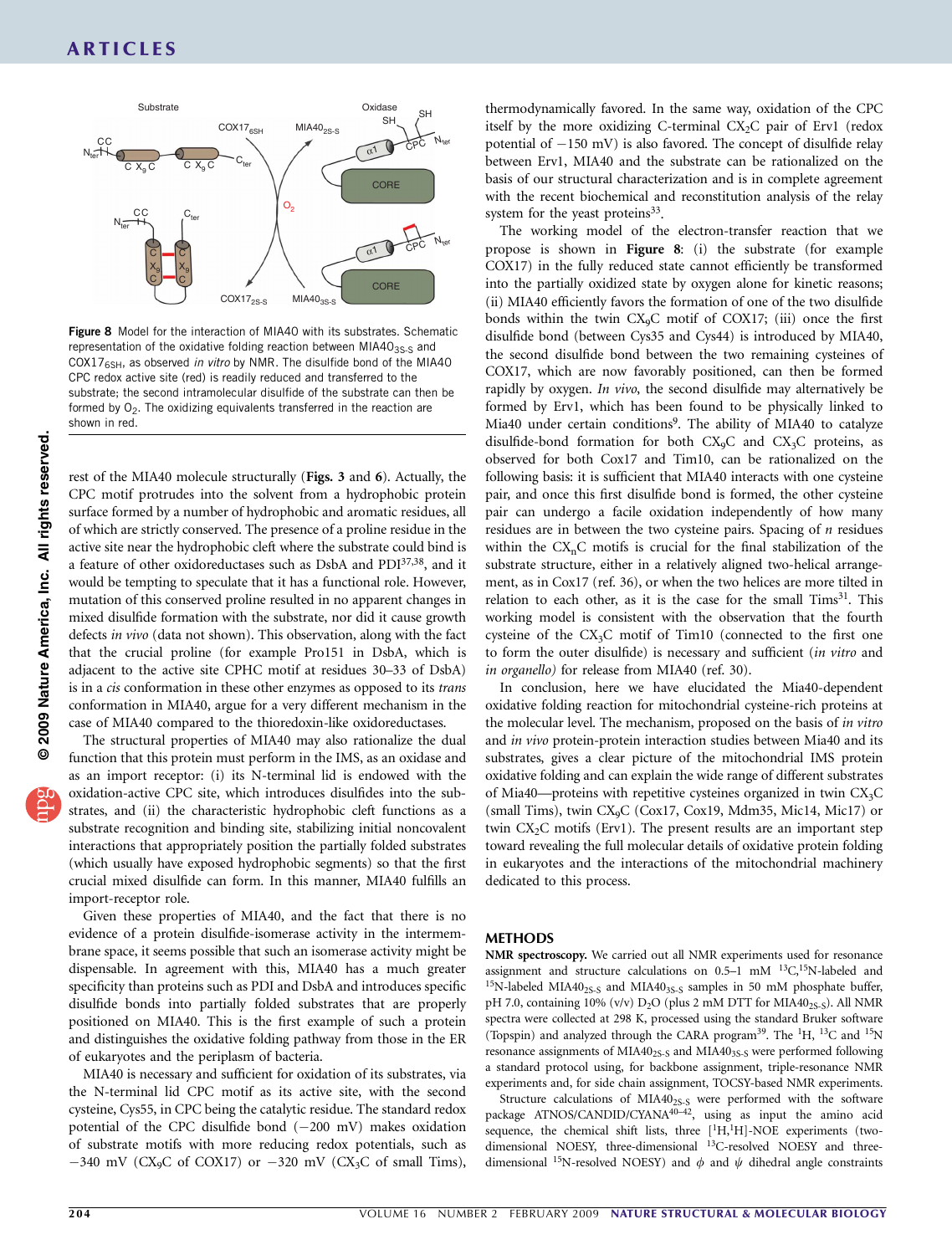<span id="page-7-0"></span>Table 1 NMR and refinement statistics for MIA40 $_{25-5}$ 

|                                        | $MIA40$ <sub>25-S</sub> |
|----------------------------------------|-------------------------|
| NMR distance and dihedral constraints  |                         |
| Distance constraints                   |                         |
| Total NOE                              | 1,321                   |
| Intra-residue                          | 230                     |
| Inter-residue                          | 1,091                   |
| Sequential $(li - j) = 1$              | 437                     |
| Medium-range $(l - j < 4)$             | 398                     |
| Long-range $(l - l > 5)$               | 256                     |
| Hydrogen bonds                         | 18                      |
| Total dihedral angle restraints        | 60                      |
| φ                                      | 30                      |
| ψ                                      | 30                      |
| <b>Structure statistics</b>            |                         |
| Violations (mean $\pm$ s.d.)           |                         |
| Distance constraints (Å)               | $0.018 + 0.001$         |
| Dihedral angle constraints (°)         | $0.48 \pm 0.18$         |
| Max. dihedral angle violation $(°)$    | $1.65 \pm 0.38$         |
| Max. distance constraint violation (Å) | $0.33 + 0.03$           |
| Deviations from idealized geometry     |                         |
| Bond lengths (A)                       | $0.0214 + 0.0001$       |
| Bond angles (°)                        | $2.574 + 0.057$         |
| Impropers $(°)$                        | $6.685 \pm 0.595$       |
| Average pairwise r.m.s. deviation* (A) |                         |
| Heavy                                  | $0.51 + 0.12$           |
| Backbone                               | $0.90 \pm 0.09$         |

\*Pairwise r.m.s. deviation was calculated among 20 refined structures.

derived from the chemical shift index analysis<sup>[34](#page-8-0)</sup>. CSI and PECAN software<sup>43</sup> were used to estimate protein secondary structure. In addition, two disulfide bonds between Cys64 and Cys97 and between Cys74 and Cys87 were imposed, as resulted from their 13C chemical shift analysis. All the other possible combinations of disulfide pairing determine a drastic increase in CYANA target function, as they are not in agreement with long-range NOE patterns.

We subjected the 20 conformers with the lowest residual target function values to restrained energy minimization in explicit water with AMBER 8.0 (ref. 44) and evaluated the quality of the structures with the programs PROCHECK, PROCHECK-NMR<sup>[45](#page-8-0)</sup> and WHATIF<sup>46</sup>. The conformational and energetic analyses of the final REM family of 20 structures are reported in Table 1. The Ramachandran plot of the mean minimized structure of MIA40<sub>2S-</sub>  $_S$  shows that 81.1% of residues lie in the most favorable region of the plot, 18.9% of residues lie in the allowed region and no residues lie in the generously and disallowed regions.

We performed relaxation experiments on 15N-labeled samples at 500 MHz and 600 MHz, and measured the <sup>15</sup>N backbone longitudinal  $(R_1)$  and transverse  $(R_2)$  relaxation rates, as well as the heteronuclear <sup>15</sup>N{<sup>1</sup>H} NOEs, as previously described<sup>47,48</sup>.

We followed disulfide reduction of the MIA40<sub>3S-S</sub> form by NMR. Up to 100 mM DTT was added stepwise in anaerobic conditions to 15N-labeled MIA40<sub>3S-S</sub> in 50 mM phosphate buffer, pH 7.0, containing 10% (v/v)  $D_2O$ , and we acquired two-dimensional <sup>1</sup>H-<sup>15</sup>N HSQC spectra.

To follow the oxidative folding of COX17, we first produced <sup>15</sup>N-labeled or  $^{15}{\rm N},~^{13}{\rm C}$  -labeled COX17 $_{6{\rm SH}}$  adding a large excess of DTT, which was then removed through a PD-10 desalting column, and the cysteine redox state was then checked by NMR. COX17<sub>6SH</sub> was then left at air exposure or was titrated with <sup>15</sup>N-labeled MIA40<sub>3S-S</sub> at 25 °C, following the reaction by two-dimensional <sup>1</sup>H-<sup>15</sup>N HSQC spectra and/or triple-resonance experiments. We followed a similar procedure for the reaction between  $(^{13}C,^{15}N)$ cysteine-selectively labeled  $COX17<sub>6SH</sub>$  mutants and unlabeled Mia40<sub>3S-S</sub>.

Import in yeast mitochondria. We synthesized <sup>35</sup>S-labeled precursor proteins using the TNT SP6 coupled transcription/translation kit (Promega). We

imported the radioactive material in wild-type yeast mitochondria (50– 100 mg) in the presence of 2 mM ATP and 2.5 mM NADH for the indicated time points at 30  $^{\circ}$ C. We then resuspended mitochondria in 1.2 M sorbitol and 20 mM HEPES, pH 7.4, followed by a treatment with proteinase K (0.1 mg ml<sup>-1</sup>) to remove unimported material and resuspension in Laemmli sample buffer with or without  $\beta$ -mercaptoethanol, as indicated. We analyzed samples by SDS-PAGE and digital autoradiography (Molecular Dynamics). For the competition experiments, we imported the radioactive precursors in mitochondria with or without 10 µM of recombinant MIA40.

In vitro reconstitution of substrate binding on Mia40. We immobilized Mia40 as a GST-fusion and incubated it with radioactive precursor for 10 min at 4  $\degree$ C. The reaction was stopped with the addition of 10 mM N-ethylmaleimide. We then washed the bound material three times with 150 mM NaCl, 50 mM Tris, pH 7.4, 0.1% (w/v) BSA and 0.1% (v/v) Triton X-100, resuspended it in Laemmli buffer and analyzed it by nonreducing SDS-PAGE and autoradiography (Molecular Dynamics). For the blue native analysis, we released the bound material from the beads by thrombin treatment for 1 h at 4 °C. The released fraction was then loaded onto a 6–16% (v/v) gradient blue native electrophoresis gel<sup>49</sup> followed by autoradiography.

Accession codes. Protein Data Bank: The atomic coordinates and structural restraints for MIA40<sub>2S-S</sub> have been deposited under accession code 2K3J. BioMagResBank: resonance assignments are under accession code 15763.

Note: Supplementary information is available on the [Nature Structural](http://www.nature.com/nsmb/) *&* [Molecular](http://www.nature.com/nsmb/) [Biology](http://www.nature.com/nsmb/) website.

### ACKNOWLEDGMENTS

We are grateful to A. Makris (Mediterranean Agronomic Institute of Chania, Crete) for the plasmid M4801, N. Pfanner (University of Freiburg) for the porin SP6 plasmid, N. Petrakis (K.T. laboratory, Institute of Molecular Biology and Biotechnology-Foundation for Research and Technology (IMBB-FORTH)) for help with the use of the Chimera software used in Figure 5, A. Hatzi (K.T. group, IMBB-FORTH) for some help with part of the mutagenesis and T. Economou (IMBB-FORTH) and T. Pugsley (Institut Pasteur) for comments on the manuscript. This work was supported by European Network of Research Infrastructures for Providing Access and Technological Advancements in Bio-NMR Contract 026145, by the SPINE II-COMPLEXES Contract, LSHG-CT-2006- 031220 ''From Receptor to Gene: Structures of Complexes from Signalling Pathways Linking Immunology, Neurobiology and Cancer," and by funds from IMBB-FORTH, the University of Crete and the European Social Fund and National Resources (to K.T.). D.P.S. was supported by a PENED grant. This work was also supported in part by the Italian MIUR-FIRB (Fondo per gli Investimenti della Ricerca di Base, Grant protocollo, MIUR-RBLA032ZM7). Molecular graphics images were produced using the UCSF Chimera package<sup>[50](#page-8-0)</sup> from the Resource for Biocomputing, Visualization, and Informatics at the University of California, San Francisco (supported by the US National Institutes of Health grant P41 RR-01081).

### AUTHOR CONTRIBUTIONS

I.B. and L.B. planned the research, discussed and guided the flow of experiments and coordinated the writing of the text, to which all the co-authors contributed; M.M. and C.C. coordinated and performed protein production and characterization; A.G. solved the MIA40<sub>2S-S</sub> NMR structure; S.C.-B. planned and recorded the NMR spectra and coordinated the titration experiments; D.P.S. performed the in vivo and in vitro mutational analysis and interactions and analyzed data; N.K. provided technical support; K.T. designed experiments, analyzed data and coordinated the presentation of the data and the writing of the paper.

### Published online at<http://www.nature.com/nsmb/>

Reprints and permissions information is available online at [http://npg.nature.com/](http://npg.nature.com/reprintsandpermissions/) [reprintsandpermissions/](http://npg.nature.com/reprintsandpermissions/)

- 1. Gruber, C.W., Cemazar, M., Heras, B., Martin, J.L. & Craik, D.J. Protein disulphide isomerase: the structure of oxidative folding. Trends Biochem. Sci. 31, 455-464 (2006).
- 2. Hatahet, F. & Ruddock, L.W. Substrate recognition by the protein disulfide isomerases. FEBS J. 274, 5223-5234 (2007).
- 3. Sevier, C.S. & Kaiser, C.A. Ero1 and redox homeostasis in the endoplasmic reticulum. Biochim. Biophys. Acta 1783, 549-556 (2008).